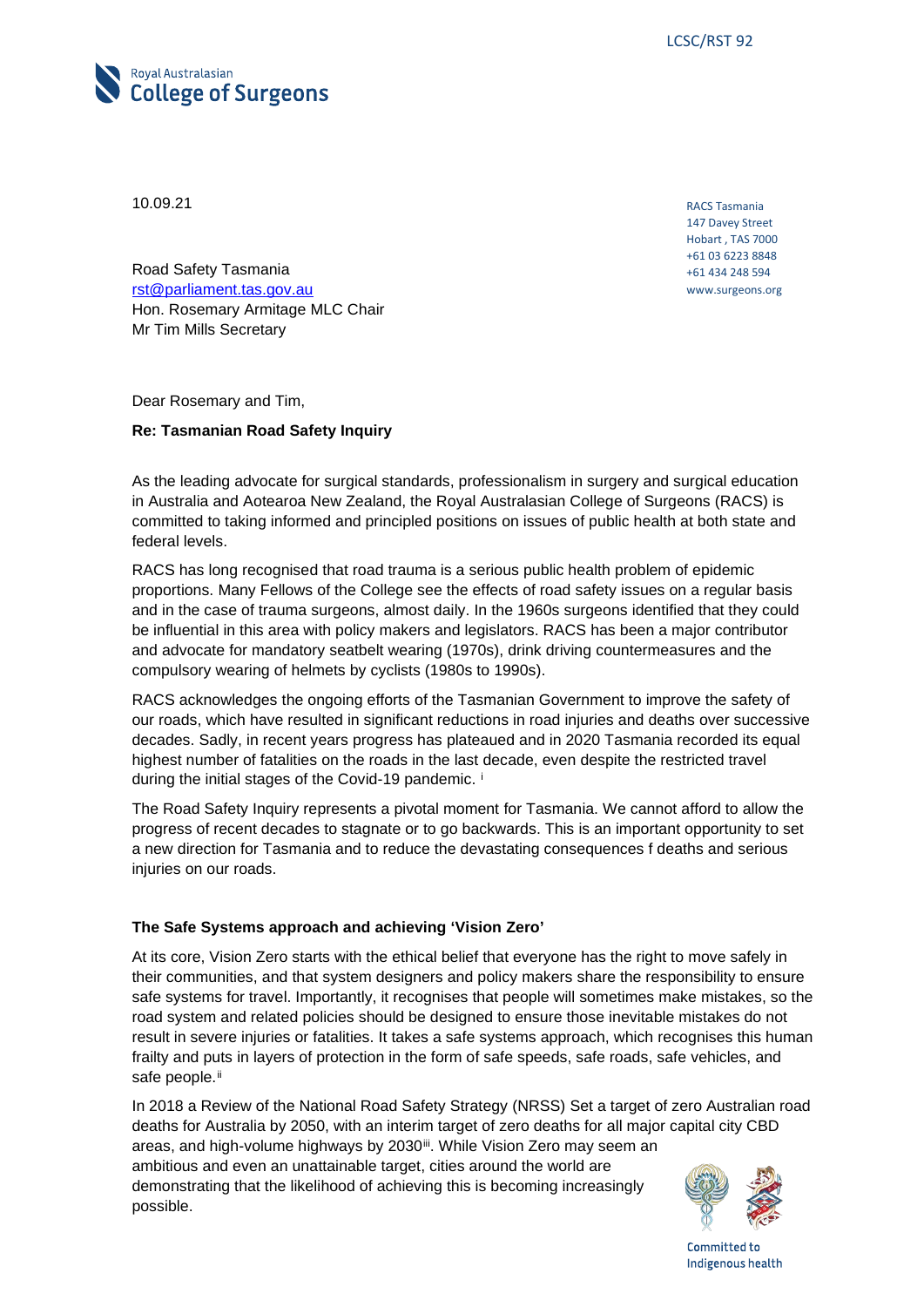As an example, in 2019 the Norwegian Capital of Oslo achieved the feat of zero fatalities for cyclists, pedestrians or children. Across the entire Oslo region there was only one road fatality when a motorist crashed into a fence in a crash that did not involve any other road users.<sup>[iv](#page-7-3)</sup>

According to city officials and road safety experts, the city implemented a range of measures to improve safety. These included lowering speeds, significant investment in infrastructure, a mix of policies that specifically targeted separating different road groups as much as possible. This was backed by a national policy that demanded significantly improved vehicle standards. Norwegian officials particularly highlighted that the success was largely due to a consistent and intense focus on road safety by successi[v](#page-7-4)e Governments, regardless of their political persuasion.<sup>v</sup>

There are some ob[vi](#page-7-5)ous similarities<sup>vi</sup> between Oslo and Tasmania's larger population centres, such as similar standards of living and capacity of Governments to fund and invest in infrastructure projects. The Tasmanian Government is to be commended for the way in which it has responded to the challenges posed by the Covid-19 pandemic, and the leadership it has demonstrated. A similar response is required to the epidemic that is road trauma. Eliminating road deaths and serious injuries will not be realised unless there is a long-term commitment to achieving it which is supported by the investment and level of resources required, and therefore a 'Vision Zero' target must be at the heart of the strategy.

# **Safe Roads**

RACS encourages a holistic approach to road maintenance and improvement programs. Any strategy to improve road conditions must include road quality, visibility, driver distraction, safety barriers, emergency stopping areas, rest areas and any other aspects that may impact on safe driving.

# *Regional Roads*

According to the Australian Road Assessment Program (AusRAP) approximately two-thirds of Tasmania's road network was rated as one to two-star quality when they were last rated in 2013. Following this, a 2016 AusRAP found that Tasmanian Highways made up two of the top five, and three of the top ten worst stretches of Australia's highway network.

A key action in the National Road Safety Action Plan 2018-2020 was that Governments; collectively aim to improve the star ratings across the whole road network, with the aim to achieve 3-star AusRAP ratings or better for 80 per cent of travel on state roads, including a minimum of 90 per cent of travel on national highways.<sup>[vii](#page-7-6)</sup>

There have been some notable infrastructure upgrades since the AusRAP ratings, and the 2016 report were released. However, as highlighted by the Royal Automobile Club of Tasmania (RACT), on current projections it will be many years before all Tasmanian roads are rated three-stars or higher, well after the 2030 target set by the RACT.

RACS urges the Tasmanian Government to prioritise this action, and we cite the below example from the recent Review of the NRSS as an example of the significant potential benefits that can be achieved by committing to this action.

*The Cooroy to Curra section of Queensland's Bruce Highway used to be one of the deadliest stretches in the country. It is now one of the safest, moving from a 2-star safety rating to 4 and 5 star following a state and Australian Government funded upgrade. Road infrastructure*  improvements have enhanced safety and efficiency on this important transit and freight corridor, *with long distance traffic now separated from the locals. The project has delivered both safety and efficiency outcomes: the speed limit has been raised to 110km an hour and an 82% reduction in fatal and serious injuries was achieved in the three years after opening when compared to the Old Bruce Highway before 2010.[viii](#page-7-7)*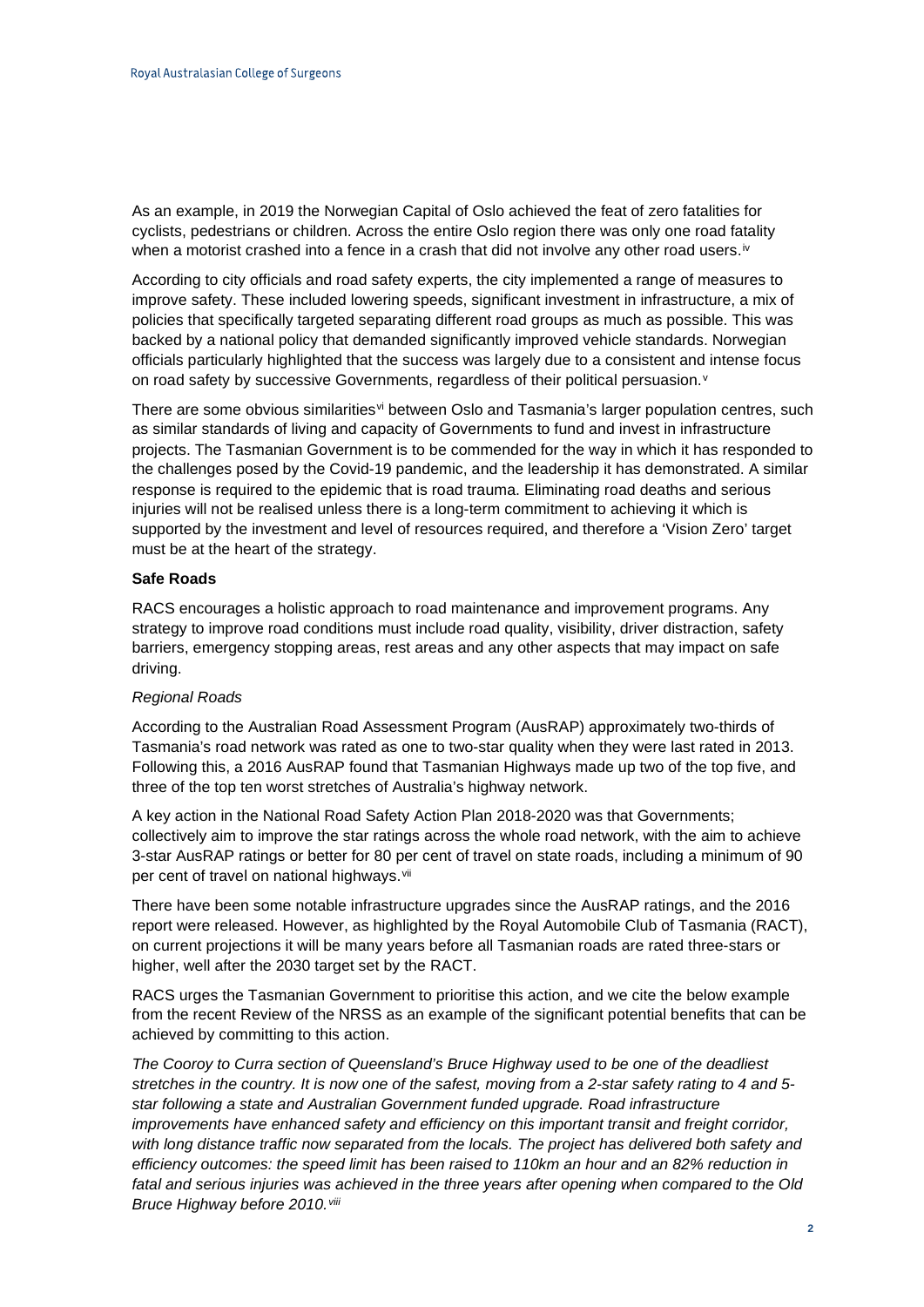## *Metropolitan roads*

Separation is essential to ensure the safety of our most vulnerable road users, particularly pedestrians and cyclists. Statistics show that the highest levels of crashes involving these types of vulnerable road users occur in built up areas, largely due to the higher volumes of both pedestrians and cyclists in these areas.

Increases in our population will only exacerbate this vulnerability, as people seek alternative, inexpensive and efficient forms of transport, while seeking to improve their health and wellbeing. Where separation is not feasible, it is vital that efforts are made to control the speed environment. Roadway design is an important factor that must be carefully considered to maximise the safety of all road users.

# **Safe Speeds**

As speed goes up people die, and as speed goes down people live. Although there is a very robust evidence base to support this, and numerous 'confronting' public education campaigns, unfortunately it is still a very hard public sell.

RACS supports appropriate speed limits when there are people about, particularly school zones and we applaud the Tasmanian Government and the City of Hobart for their initiative in reducing speed limits to 40km/h across the Hobart CBD. These types of policies have proven effective in reducing road trauma in built up areas across other jurisdictions<sup>ix</sup>. RACS encourages the State Government to work with Councils to extend this policy across other suburban and retail precincts across Tasmania.

Additionally, in a recent submission to the South Australia Government, RACS highlighted that state's leadership in its longstanding state-wide policy of 25km/h in school zones. The College urges the Tasmanian Government to adopt similar policies.

#### *Point-to-point speed enforcement*

Point-to-point speed cameras involve measuring the average speed of vehicles over long distances and are an effective way of encouraging safe driving speeds. Point-to-point enforcement promotes area-wide suppression of speeding because speed enforcement is sustained over a length of road rather than just a single spot.

The College believes that this proven technology should apply to all road users and is significantly underutilised. Research conducted in Europe has shown a 33 – 85 per cent reduction in fatal and serious crashes after point to-point enforcement was installed<sup>x</sup>. Furthermore, the NRSS states that point-to-point speed enforcement has a high level of public support. It has been described as fairer than spot speed enforcement because speeding is detected over a greater distance, demonstrating the behaviour may be intentional and not due to a momentary lapse of concentration. $x$  This infrastructure should encompass major whole of road corridor, not just black spots.

#### **Safe Drivers**

Driver distraction (any activity that could divert a person's attention away from the primary task of driving or walking safely) is a serious and growing challenge to road safety, and it is increasingly emerging as a factor in fatal road crashes over the past decade. While laws targeting mobile phone use while driving can act as a deterrent, as evidenced by the last decade, technological innovation and advancement can be rapid. As an example, many devices, such as smart watches, can now operate independently of a phone so send and receive messages, make phone calls or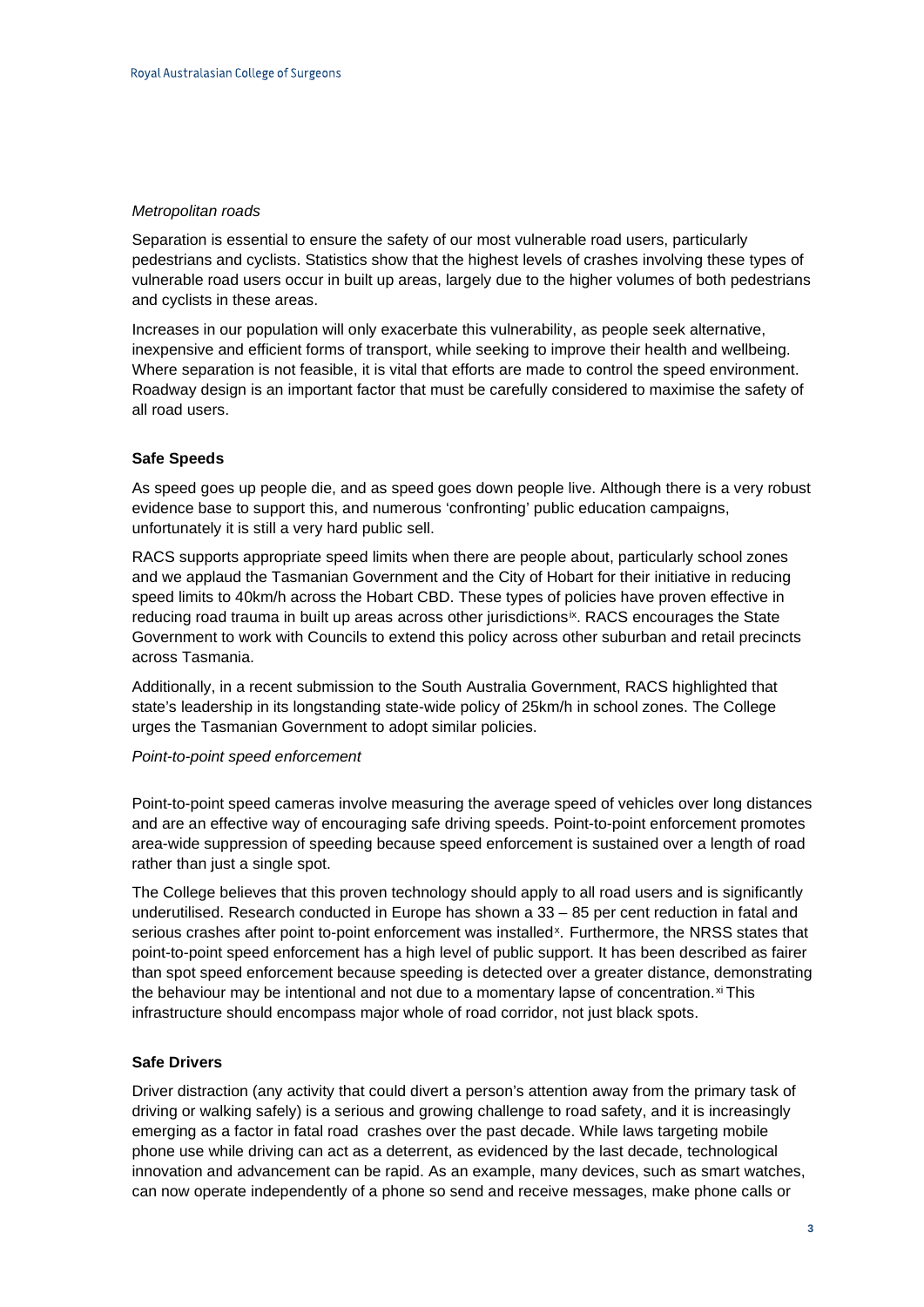check other Apps. These are just as distracting and dangerous as mobile phone use. It is important that the new strategy recognises the importance of a strong regulatory system that is adaptive and agile enough to keep pace with the rapidly changing technological landscape.

A strong signal is needed to raise the awareness of the danger of distraction on roads. The real effect and implications of road trauma and serious injury could be more comprehensively understood through collection of relevant data. This data is crucial in determining the effectiveness of implemented programs and developing appropriate policies. (see below for more information on data collection and linkages).

As well as setting and maintaining appropriate penalties for dangerous driving behaviours, the Government should consider an appropriate rewards system for drivers who do not receive demerit points or fines for a given period. The cost of registration and licence renewal is increasing and is often a source of frustration for many people. Appropriate discounts on these costs could act as a significant incentive to do the right thing.

## *Motorcyclists*

Motorcyclists are constantly over-represented in road statistics. Studies suggest that motorcyclists are 30 times more likely to be killed and 41 times more likely to be seriously injured than car occupants per distance travelled. According to this year's figures from the Tasmanian Government, up until 30 June 2021, the number of serious injuries involving motorcyclists was almost equal to the number of serious injuries involving car drivers (47 compared to 48). This is despite motorcyclists accounting for a significantly lower proportion of registered road users.

Riding a motorcycle requires exceptional perception reaction skills to avoid becoming involved in a crash. It is therefore not surprising that the use of alcohol and/or drugs impair riding skills significantly. Studies suggest that consuming even modest amounts of alcohol were associated with significantly increased levels of risk for motorcyclists.

As an example, motorcyclists with a blood alcohol concentration (BAC) of 0.03 have been found to have around three times the (already much higher) fatality risk of sober motorcyclists, and twenty times the fatality risk with a BAC of 0.08. To address this, the College supports lowering the accepted BAC for motorcyclists.

In addition to this recommendation RACS also has existing position paper of Road Trauma [Prevention.](https://www.surgeons.org/-/media/Project/RACS/surgeons-org/files/position-papers/2015-09-09_pos_fes-fel-046_road_trauma_prevention.pdf?rev=f8b0f48a3fa744d19cd6e03c6dc46da7) This paper includes a number of other recommendations in relation to motorcyclists which we ask are taken into consideration as part of this submission.

## *Older Drivers*

Anecdotally, surgeons have reported a growing proportion of patients involved in motor vehicle crashes admitted to hospital as being drivers over the age of 70. This is supported by statistics from the [National Road Safety Action Plan 2018–2020.](https://www.roadsafety.gov.au/action-plan/2018-2020)[xii](#page-7-11)

While elderly road users are not the only vulnerable road user group, this population typically has the added complexity of reduced physiological reserve, frailty, co-morbidities, and therefore reduced baseline health and mobility[xiii](#page-7-12). These factors are compounded by medications, age related cognitive impairment and potentially unsafe driving environments.

Much of the historic approach to addressing safety for this older group of road users has relied on monitoring of driving performance, and removal of licence when performance falls below a threshold level. Although assessment of fitness to drive will remain an important approach to managing older road user safety[xiv](#page-7-13), statistics show that the majority of older drivers are safe drivers,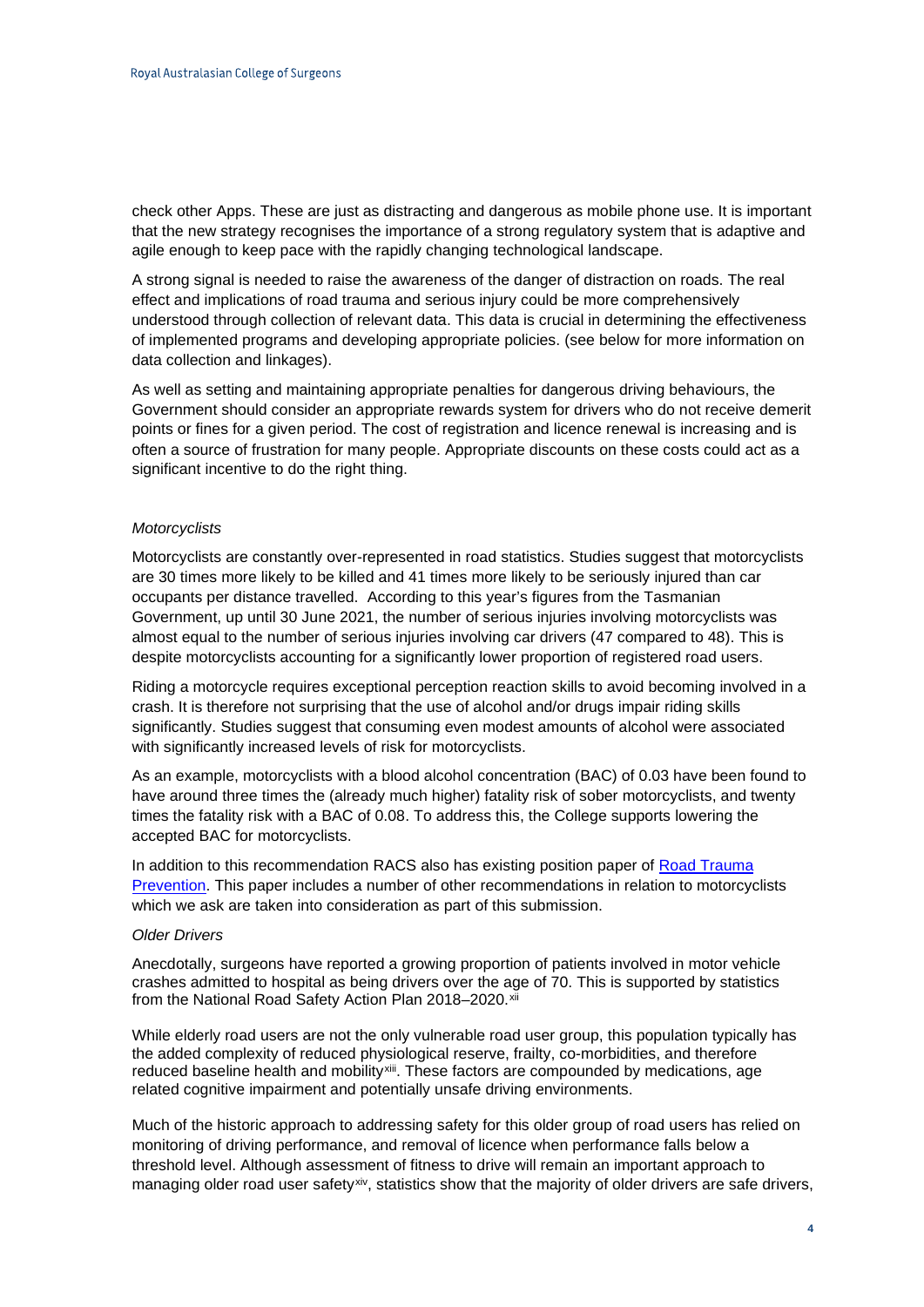and their continued on-road mobility should be encouraged and facilitated. Many older drivers are adept at self-regulating their driving (e.g. daylight hours, lower speeds) to avoid problems.<sup>[xv](#page-7-14)</sup>

As the Tasmanian population ages, a targeted strategy for improving safety for older road users while also maintaining independence is needed. An example of a successful model is the Older Drivers Project, created by the American Medical Association in partnership with the National Highway Traffic Safety Administration.

The Project highlights that too often, the medically at-risk driver is not recognised as such until after a crash, or other on-road incidents have occurred. It would be ideal to detect relevant conditions as they emerge and *before* driving safety may be compromised. The responsibility for action extends more broadly than healthcare providers, and includes older patients themselves, their family, licensing regulators, law enforcement, and other community stakeholders."[xvi](#page-7-15)

The primary objective of this approach involves helping older drivers stay on the road safely to preserve their mobility and independence. It focusses on three main methods: optimising the driver, optimising the driving environment, and optimising the vehicle. In this approach, driving cessation is recommended only after the safety of the driver cannot be secured through any other means<sup>xvii</sup>.

# **Safe Vehicles**

**Enhanced safety features**: RACS advocates for the Australian Design Rules to mandate safety features, such as Autonomous Emergency Braking (AEB), on all new vehicles imported into Australia, particularly heavy vehicles. Safety benefits would also result from measures such as the removal of tariffs on all imported vehicles with enhanced safety features including AEB; adoption of fiscal factors encouraging purchase of safer vehicles; subsidised purchase price of contemporary five-star safety-rated vehicles and reduction in registration costs on vehicles incorporating AEB and other contemporary safety technologies.

Road crashes involving older vehicles are far more likely to result in death or serious injury. This is a particularly worrying trend for Tasmania, given that the State has the oldest car fleet in the country. According to figures from the Australian Bureau of Statistics the average age of Tasmanian vehicles is 13.3 years. This is not only well above the national average of 10.6 years but is also an increase from the 2019 Census when the average age was 12.9 years.

Since 1993, Australasian New Car Assessment Program (ANCAP) has published independent [safety ratings](https://www.ancap.com.au/safety-ratings) for thousands of new vehicle makes, models and variants. These independent safety ratings provide a rating of between zero and five stars and are used to compare the relative safety between vehicles of similar size. In 2018 ANCAP provided evidence that 68 per cent of vehicle owners were not aware of the safety rating of their car, including 39 per cent of those who have just purchased a new vehicle<sup>xviii</sup>.

RACS believe that greater information on a vehicle's ANCAP safety rating should be mandated both at the point of sale and when advertising. In addition to this, RACS believes that the Tasmanian Government should pursue policies that actively promote the implementation of lifesaving technologies in newer vehicles wherever possible and discourages the sale of vehicles that do not meet these criteria.

# **Data collection and linkages**

RACS recently co-signed a [submission to the Senate Joint Select Committee on Road Safety.](https://www.surgeons.org/News/Advocacy/Letter-to-Joint-Select-Committee-on-Road-Safety) This submission highlighted how the collection and linkage of data throughout the Covid-19 pandemic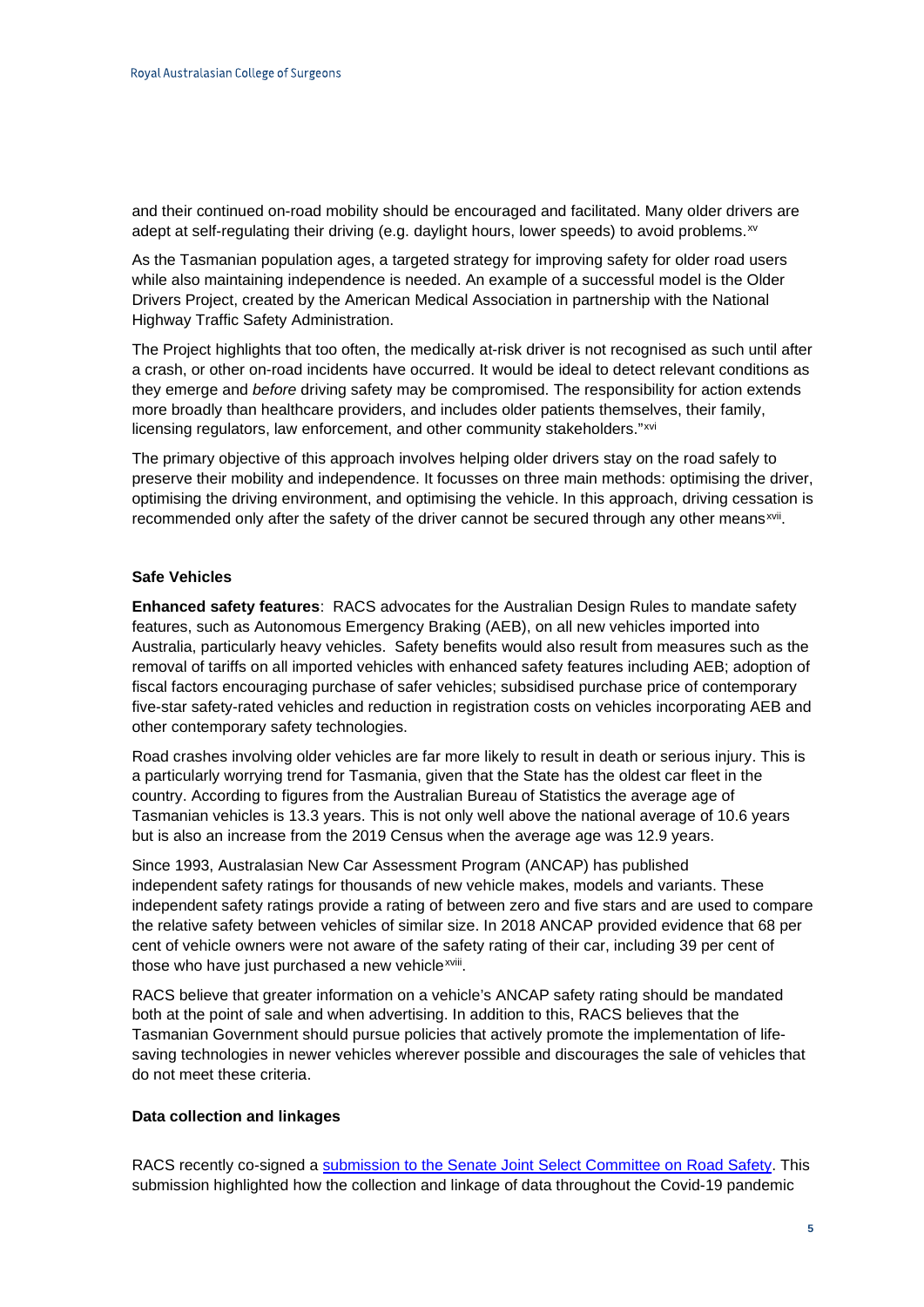has greatly assisted Australian Governments in their response to mitigating the virus. Below is an excerpt from this submission.

*COVID-19 (has provided) positive lessons and opportunities that have occurred including:*

- *precise, consistent, and timely data collection and reporting*
- *cooperation by all levels of government driven by national leadership and coordination*
- *consistent and ongoing public focus driven by all political leaders and senior bureaucrats*
- *success at changing social behaviour and engaging media and other communications channels.*

The submission also contains the following comments and recommendations:

*Australia has placed timely data collection, aggregation and reporting at the forefront of its response to the COVID-19 pandemic. We believe there are some fundamental principles which*  have guided Australia's COVID-19 data response which should be applied to road safety and *embedded in the next National Road Safety Strategy:* 

- *Governments are unambiguous that the data is essential to respond to the situation.*
- *Governments release data and modelling to the public for transparency.*
- *There is strong communication on the link between the data and decision-making.*
- *The Commonwealth continues to paint and explain an overall picture even if there are gaps*
- *from jurisdictions and does not cease reporting on something because not all data is present.*
- *Government decision-makers keep an open mind to evolving knowledge on the situation – they*
- *admit they don't have all the answers yet and have an expectation that the data will continue to*
- *improve over time to assist with management of the situation.*
- *Transparent reporting means that jurisdictions can be benchmarked, creating an expectation*
- *that they will participate or become a stand-out that must be explained.*

Surgeons in Tasmania have highlighted the need for a functioning trauma registry over many years. Partly as a result of this advocacy, the Tasmanian Trauma Registry was commissioned in April 2020 and Tasmanian data is now submitted to the Australian Trauma Registry quarterly. The ATR collects data on severely injured patients presenting to major trauma centres and is critical in analysing trauma trends as well as guiding public policy and resourcing requirements.

At present, the Tasmanian Trauma Registry only captures data for patients admitted to the State's major trauma centre, Royal Hobart Hospital. This means that care of patients presenting to other hospitals following transport injury cannot be readily analysed. This Inquiry presents an opportunity to capitalise on the early successes of the Tasmanian Trauma Registry by committing to recurrent registry funding, as well as expanded staffing to achieve state-wide data capture across Tasmania.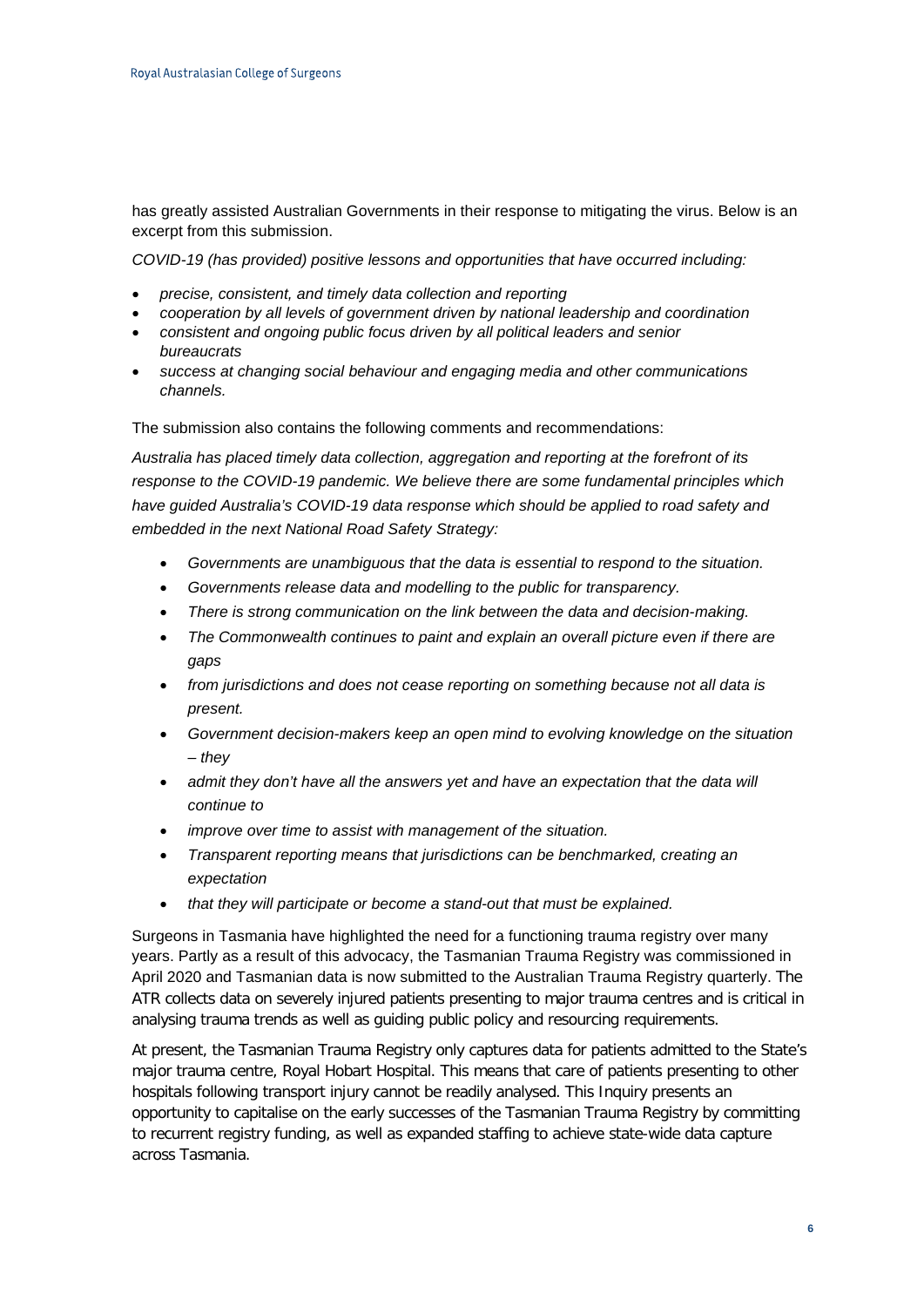## **National approach**

Each year across Australia more than 1,200 people are killed and 44,000 are hospitalised. [xixT](#page-7-18)his can only be described as a national epidemic which demands real leadership and close collaboration from all levels of Government and within our communities.

While RACS welcomes this review, many of the solutions to reducing Australia's devastating road toll and creating safer roads have already been identified, and there is a growing sense of frustration at the delays taken to implement proven life-saving initiatives. This was highlighted in the [Inquiry into the National Road Safety Strategy 2011-2020,](https://umbraco.surgeons.org/media/3213/nrss-inquiry-final-report-september-2018-revised.pdf) as well as the recently released report in to [Reviving Road Safety](https://www.aaa.asn.au/wp-content/uploads/2019/09/AAA-Reviving-Road-Safety-2019.pdf) Report developed by the Australian Automobile Association (AAA). The Reviving Road Safety report outlines several solutions that can be implemented to deliver better outcomes and significantly improve road safety. RACS endorses this report in full, and we ask that the recommendations from this report, as well as our established position on Road [Trauma Prevention](https://www.surgeons.org/-/media/Project/RACS/surgeons-org/files/position-papers/2015-09-09_pos_fes-fel-046_road_trauma_prevention.pdf?rev=f8b0f48a3fa744d19cd6e03c6dc46da7) are taken into consideration as part of this review.

## **Conclusion**

In summary, RACS urges the government to take a strong, bipartisan stand to enact new legislation to prevent further deaths and serious injuries on our roads. Vision Zero must be at the heart of Tasmania's next road safety strategy and will only be achieved if it is supported the appropriate investment and targeted policies that make vehicles, roads, people and speeds safer. Improved data collection and linkage is also essential in allowing for effective crash analysis and further policy development.

RACS is proud of its history of championing road safety initiatives that saves lives. We are committed and ready to work with the government to implement the changes needed for safer roads.

Yours sincerely,

Dr Peter Moore (FRACS) Chair State Committee Tasmania

<sup>&</sup>lt;sup>i</sup> Tasmanian Government, 'Tasmania Crash Statistics' **Tasmanian crash statistics – Transport**<br>Services, accessed 3 September 2021.

ii The Vision Zero Network, 'What is Vision Zero' [https://visionzeronetwork.org/about/what-is-vision](https://visionzeronetwork.org/about/what-is-vision-zero/)[zero/](https://visionzeronetwork.org/about/what-is-vision-zero/) accessed 28 October 2020.

iii Crozier J. and Woolley, J. 'Inquiry Into the National Road Safety Strategy 2011-2020' *Department of Infrastructure, Transport, Regional Development and Communications*  [https://www.roadsafety.gov.au/sites/default/files/2019-](https://www.roadsafety.gov.au/sites/default/files/2019-11/nrss_inquiry_final_report_september_2018_v2.pdf)

[<sup>11/</sup>nrss\\_inquiry\\_final\\_report\\_september\\_2018\\_v2.pdf,](https://www.roadsafety.gov.au/sites/default/files/2019-11/nrss_inquiry_final_report_september_2018_v2.pdf) September 2018